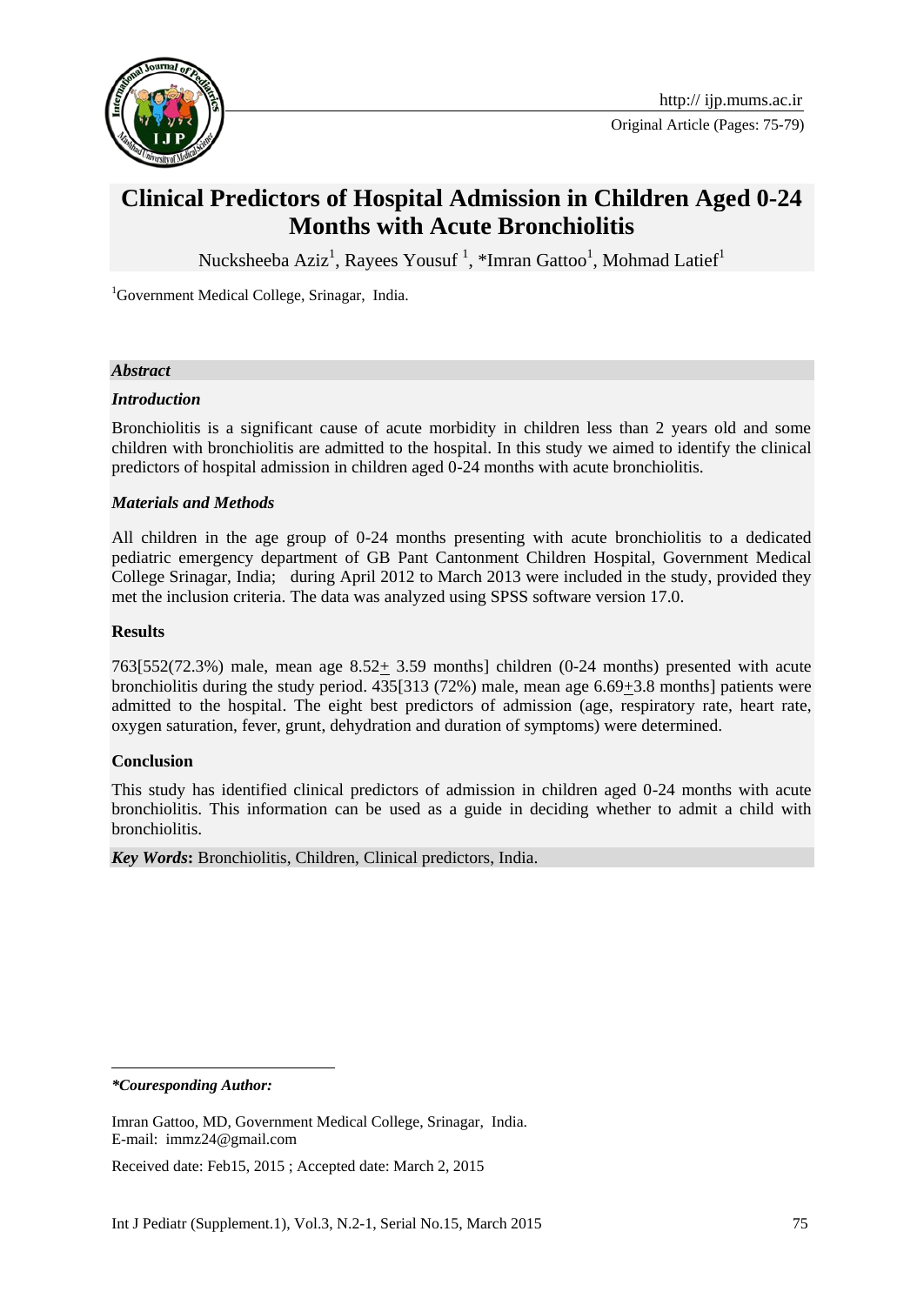## **Introduction**

Bronchiolitis is an acute infectious, inflammatory disease of lower respiratory tract resulting in obstruction of small airways (1, 2). It is the most common, serious, acute respiratory illness in infants and young children (3-9). It occurs most often in children between the ages of 0 to 24 months with peak infection occurring at 6 months of age (10). Male: Female ratio being 1.5:1. The diagnosis of bronchiolitis is a clinical one. The main clinical features of bronchiolitis are difficulty breathing, coryza, poor feeding, cough, wheeze and crepitations on auscultation. The disease is predominantly associated with viral infection (most commonly respiratory syncytial virus) and generally occurs in a seasonal pattern, with the highest incidence in the winter months (11).

The clinical course of children with acute bronchiolitis is variable, most children have a mild severity of illness, but some children have a severe course manifested by apnea, intensive care unit admission, intubation or even death. Even among children with apparently mild bronchiolitis, the clinical course is often unpredictable, making it difficult for physicians in the emergency department to determine the appropriate disposition for a child with bronchiolitis. Nevertheless, most children who present to the emergency department with bronchiolitis are discharged to home. Some patients will be discharged inappropriately due to errors in clinical judgment, which can have devastating consequences.

A number of studies have attempted to explore the factors which are taken into account when deciding whether to admit a child with bronchiolitis (12-17), but few have examined a list of potential factors at play a role in clinical decision making.

# **Materials and Methods**

All children in the age group of 0-24 months presenting with acute bronchiolitis to a pediatric emergency department of GB pant cantonment children hospital, Government Medical College Srinagar, India; during April 2012 to March 2013 were included in the study, provided they met the inclusion criteria. Data for each child was extracted through history and clinical examination.

Children presenting in the age group of 0- 24 months were considered for inclusion in the study. The inclusion criterion was a clinical diagnosis of acute bronchiolitis documented by a clinician in a child under the age of 24 months.

# *Identification of clinical predictors for admission*

In order to ensure that all potentially significant predictors of admission were considered, we conducted a literature review and devised a list of 10 potentially relevant clinical predictors through expert discussion. Both objective and nonobjective predictors were considered as long as they could be determined from the child's care while in the emergency department. The list of potential predictors can be found in (Table.1).

**Table 1**: Potential clinical predictors of admission in acute bronchiolitis

- $\triangleright$  Age at presentation (months)
- $\triangleright$  Gender
- $\triangleright$  Presence of cough
- $\triangleright$  Temperature (>100 F)
- Duration of symptoms (days)
- Heart rate<sup>18</sup> (<120,120-160,>160 beats/min)
- Respiratory rate <sup>18</sup>(<40,40-60,>60 breaths/min)
- Oxygen saturation<sup>18</sup> (>98, 94-98,>98%)
- Presence of grunt
- Clinical signs of dehydration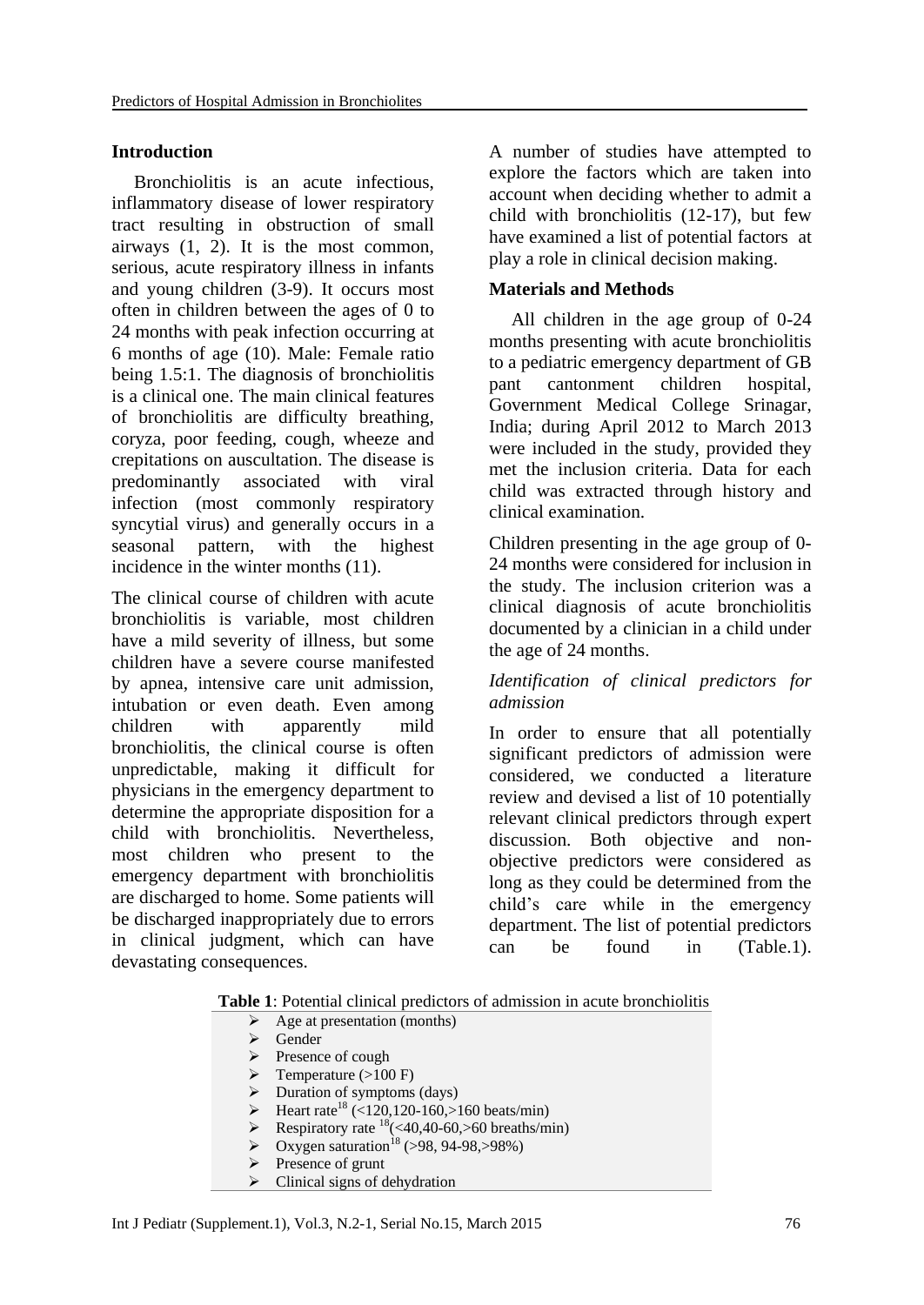The data was analyzed using SPSS software version 17.0. Non-parametric numerical variables were analyzed using Mann-Whitney U test. Chi square was used to analyze categorical variables, p value < 0.05 was considered significant. Post hoc analysis was used for heart rate, respiratory rate and oxygen saturation.

## **Results**

A total of 763 [552(72.3%) male] patients with clinical features suggestive of acute bronchiolitis were included in the study. The mean age at presentation was 7.47+4.3 months.

The mean duration of symptoms at presentation was 3.83+1.2 days. Out of 763 patients, 435(57%) patients were admitted to the hospital. The mean age of admitted and non-admitted patients was  $6.69 + 3.8$  months and  $8.52 + 3.59$  months respectively. The difference was statistically significant ( $p < 0.05$ ). The mean duration of symptoms in admitted and non-admitted group was  $4.02 + 1.2$ days and  $3.59 + 1.2$  days respectively which is statistically significant  $(p<0.05)$ . In the admitted and non-admitted group males were 313(72%) and 239(72.9%), a statistically insignificant (p>0.05) predictor. Total of 259(59.5%) patients in the admitted group and 200 (60.9%) patients in the non-admitted group presented with cough, the difference was however statistically insignificant

(p>0.05). Fever was present in 99(22.7%) patients in the admitted group and 130(39.6%) patients in the non-admitted group, the difference was statistically significant ( $p<0.05$ ). 62(14.2%) patients in the admitted group had heart rate  $>160$ beats/min against 44(13.4%) patients in the non-admitted group which was statistically significant ( $p<0.05$ ). In the admitted group 194(44.5%) patients had respiratory rate >60 breaths/min as against 34(10.3%) patients in the non-admitted group which shows statistical significance ( $p<0.05$ ).

43(9.8%) patients in the admitted group had oxygen saturation <94% as against one patient in the non-admitted group which was highly significant statistically (p<0.05). Grunt was present in 135(31.0%) patients in the admitted group and 78(23.7%) patients in the non-admitted group, the difference was statistically significant ( $p<0.05$ ). Dehydration was present clinically in 128(29.4%) patients in the admitted group and 70(21.3%) patients in the non-admitted group, the difference was highly significant  $(p<0.05)$ .

Total of eight predictors: age, fever, duration of symptoms, grunt, dehydration, heart rate>160beats/min, respiratory rate >60 breaths/min and oxygen saturation were statistically significant  $(p<0.05)$  and hence significant predictors of hospital admission.

| Predictor               | OR    | p- value |
|-------------------------|-------|----------|
| 1. Age                  | 0.911 | < 0.05   |
| Gender<br>2.            | 0.741 | >0.05    |
| 3. Duration symptoms    | 1.510 | < 0.05   |
| 4. Fever                | 0.304 | < 0.05   |
| Grunt<br>5 <sub>1</sub> | 1.242 | < 0.05   |

**Table2**: showing the significance of various predictors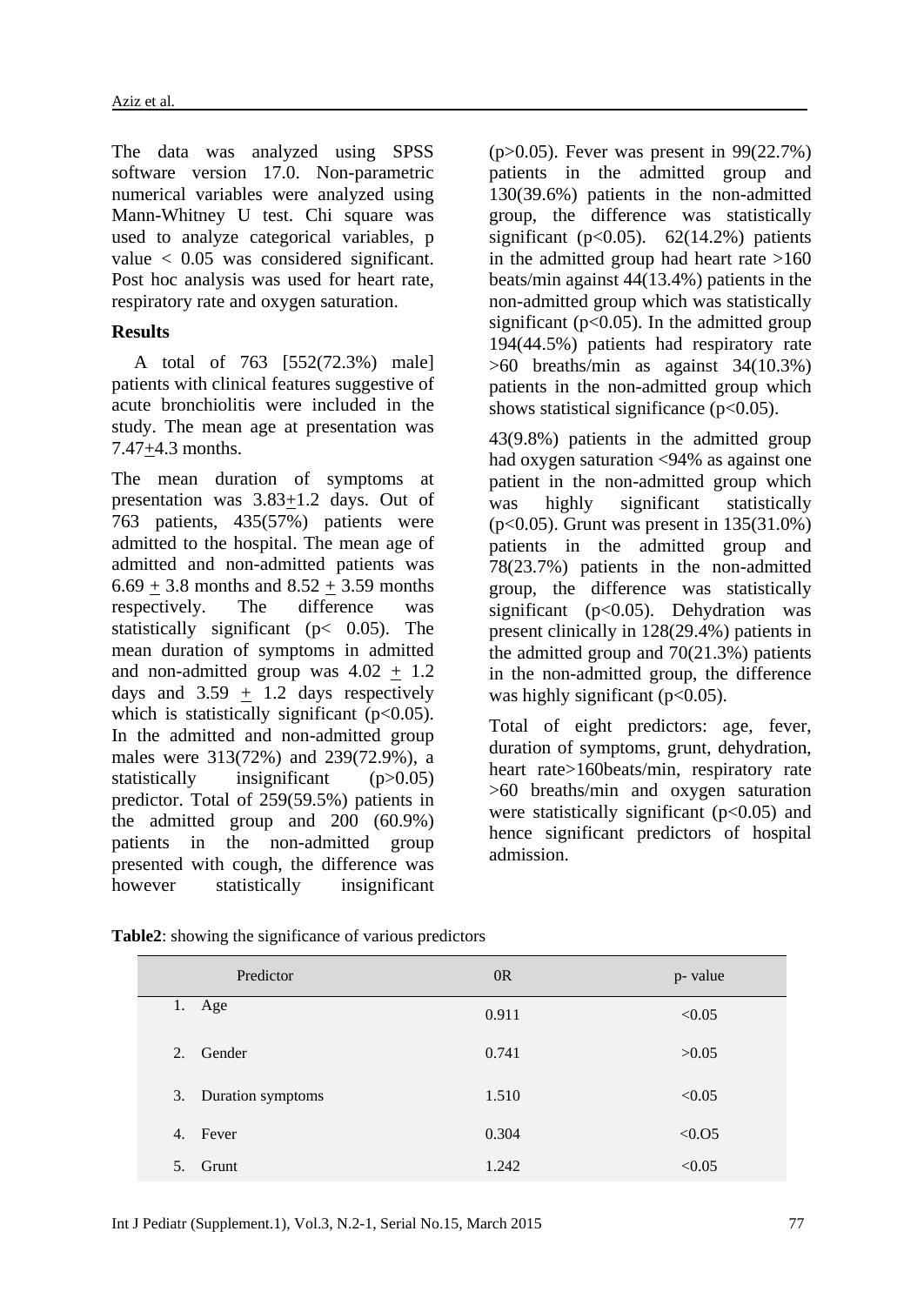| Dehydration<br>6.            | 1.398  | < 0.05 |
|------------------------------|--------|--------|
| 7.<br>Cough                  | 0.675  | >0.05  |
| Heart rate $>160$<br>8.      | 1.072  | < 0.05 |
| Respiratory rate $>60$<br>9. | 6.960  | < 0.05 |
| 10. Oxygen saturation <94%   | 35.869 | < 0.05 |

## **Discussion**

In our study we found eight predictors of admission in children (0-24 months) with acute bronchiolitis. Although in some countries bronchiolitis is diagnosed up to the age of five, a large majority of those admitted to hospital with bronchiolitis are infants. Notably, 72.0% of admitted patients were males. This correlates with the findings of other studies, where it has also been noted that males are more likely to be hospitalized with bronchiolitis (19- 21). The mean age of admitted patients in our study was 6.69+3.8 months which correlates with other studies (22). In our study the mean duration of symptoms in admitted patients was 4.02+1.2 days (22). Marlais (2011) reported 2.9 days as the mean duration of symptoms in acute bronchiolitis which is consistent with our study. Cough was present in 259(59.5%) of patients admitted with acute bronchiolitis (p>0.05), an insignificant predictor of hospital admission. No study has reported that cough is a predictor of hospitalization in children with acute bronchiolitis. Fever was present in 99(22.8%) patients admitted with acute bronchiolitis  $(p<0.05)$ , a significant predictor of hospital admission in patients with acute bronchiolitis. No study has determined the significance of fever as a predictor of hospitalization in children with acute bronchiolitis. We found that heart rate more than 160 beats/min is a significant predictor of hospitalization,

consistent with other studies (12-17). We also found respiratory rate more than 60 breaths/min as a significant predictor of admission in children less than 2 years with acute bronchiolitis (13,17,19). Oxygen saturation less than 94% was present in 43(9.8%) patients in the admitted group, a statistically significant predictor of hospital admission. Voets reported that oxygen saturation less than 95% predicted the severity of pulmonary disease and need for hospital admission. The findings of our study are similar to those of Walsh et al., they found that dehydration predicted the need for admission and a longer hospital stay. We also determined grunt as a significant predictor of hospital admission (23). Shaw et al. reported grunt as a predictor of severe disease and hence a predictor of hospitalization in children with acute bronchiolitis.

#### **Conclusion**

This study has identified clinical predictors of admission in children aged 0- 24 months with acute bronchiolitis. This information can be used as a guide in deciding whether to admit a child with bronchiolitis.

## **Conflict of interests**: None

#### **Acknowledgment**